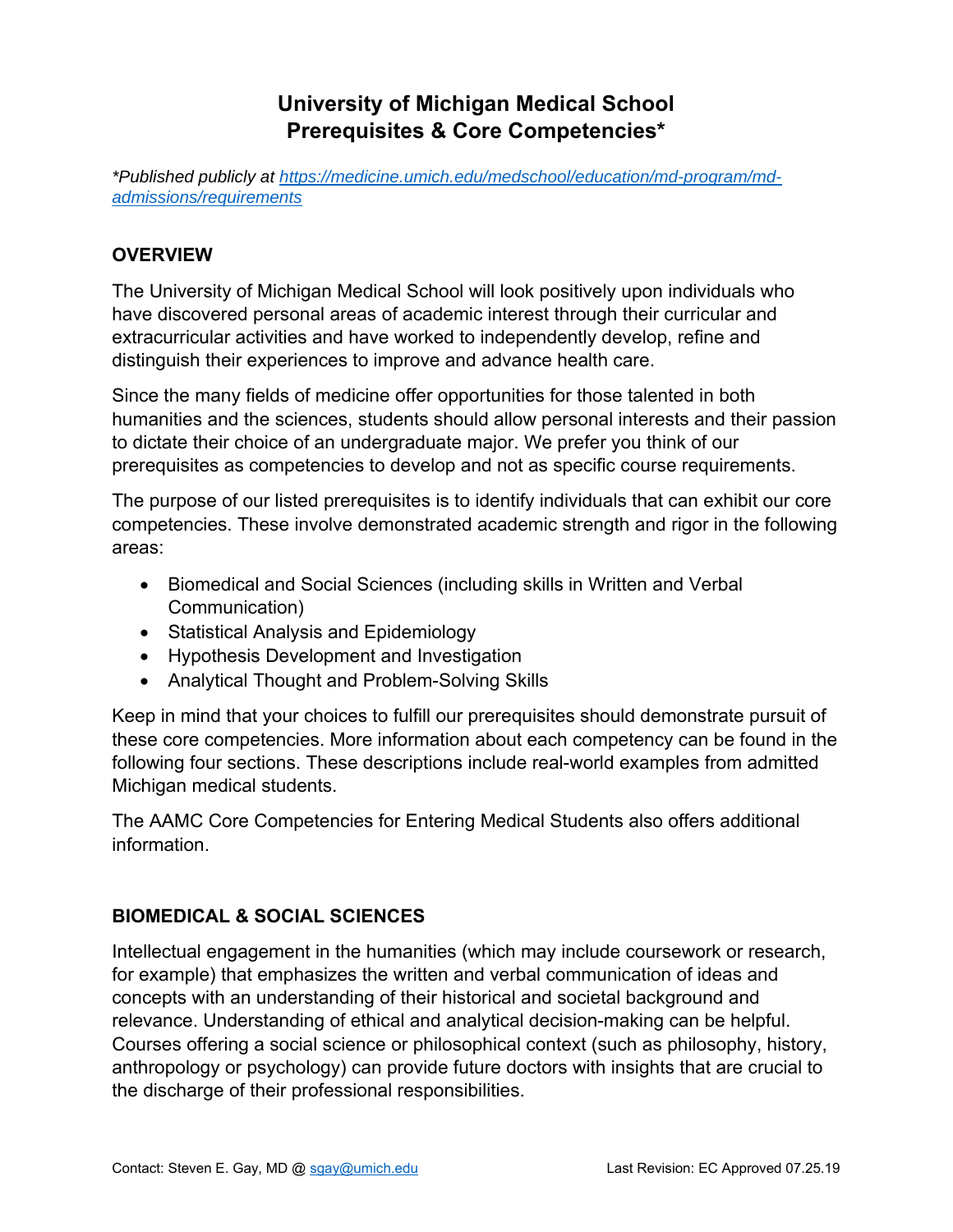Intellectual engagement in the field of biology (which will include coursework and laboratory experience) that encompasses the core concepts of cell and developmental biology, molecular biology and genetics. These core concepts include:

- Nucleic acid/nucleosome structure and function including epigenetics (histone modification and DNA methylation)
- Cell structure, cell cycle, meiosis, and mitosis
- Genetic mutations, repair and recombination
- Regulation of gene expression in eukaryotic and prokaryotic cells (transcription factors & mechanisms)
- RNA processing
- Protein translation
- DNA and RNA viruses properties and generation, and use of viral vectors
- Foundations of signal transduction

Intellectual engagement in the field of chemistry (which will include coursework and laboratory experience) that encompasses core concepts of biochemistry and biologically applicable elements of inorganic and organic chemistry. These core concepts include:

- Acid/base chemistry
- Thermodynamics and chemical equilibrium
- Protein structure and function
- Enzymes: mechanisms, kinetics, inhibition, binding constants
- Bioenergetics and oxidative metabolism
- Carbohydrate metabolism
- Lipid metabolism
- Membranes and transport

Clear evidence of the ability to demonstrate knowledge of basic physical principles and their applications to the study and understanding of living systems is required. These core concepts include:

- Newtonian mechanics
- Fluid dynamics
- Basic thermodynamics
- Basic concepts of electrical circuits and electrostatics
- Diffusion and transport of mass and energy

The University of Michigan will not require dedicated coursework in physics.

Here are some examples of how our admitted students fulfilled these competencies outside of the classroom:

- Research experience at an institute and co-authored a paper with the findings
- Postbaccalaureate program
- Lab work in oncology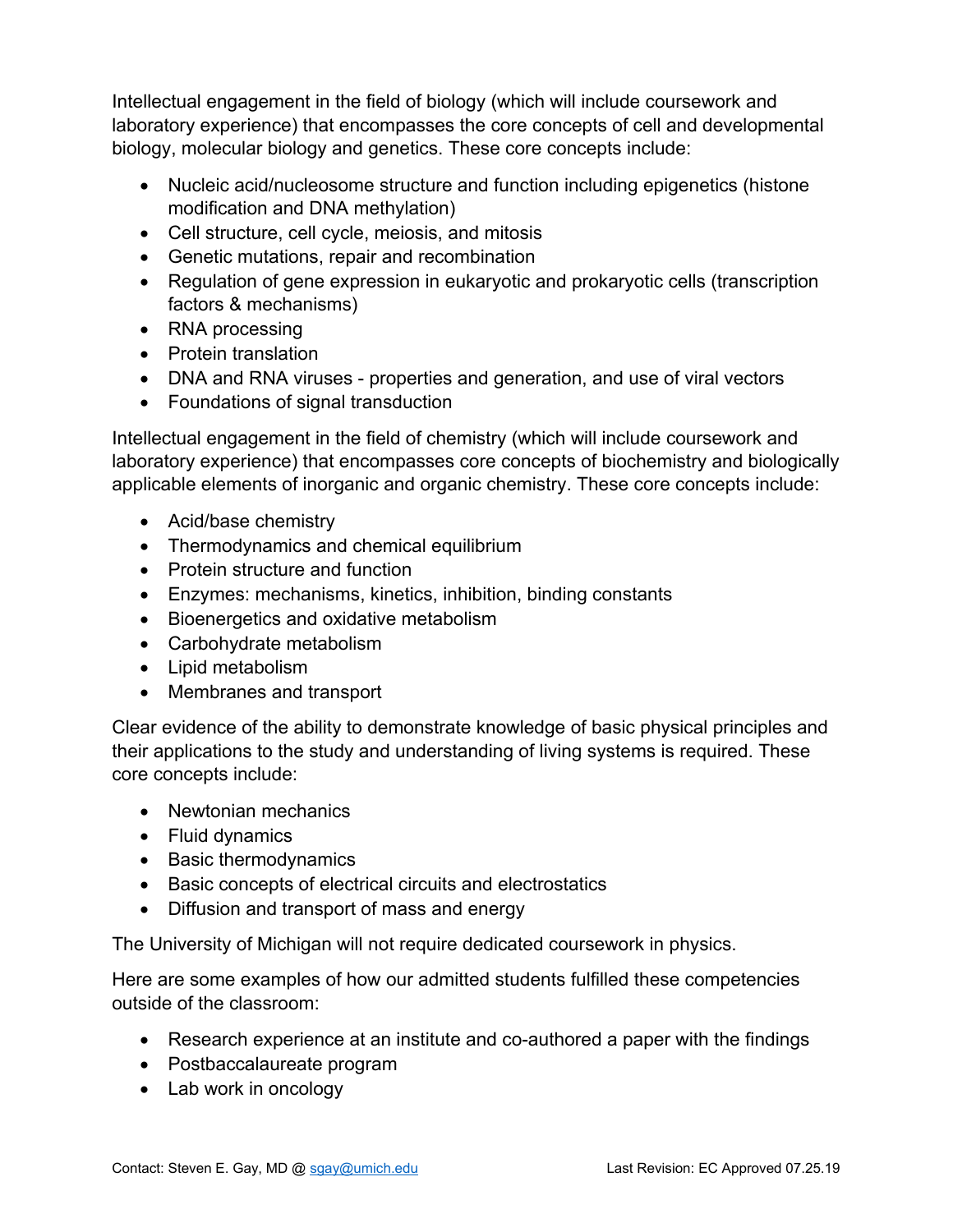- Self-taught and created biochemistry curriculum
- Thesis work
- Designed and performed experiments in stem cell laboratories
- Founded a start-up that worked with a grassroots development organization
- Poster sessions and journal clubs
- Independent study and CLEP exams

#### **STATISTICAL ANALYSIS & EPIDEMIOLOGY**

Intellectual engagement in the field of statistics that encompasses the following core concepts:

- Descriptive statistics and inference
- Probability, populations and samples
- Statistical distributions
- Hypothesis testing
- Regressions and correlations
- Analysis of variance
- Types of observational and experimental studies

Here are some examples of how our admitted students fulfilled these competencies outside of the classroom:

- Collaborated on CDC-funded national project with frequent literature reviews
- Developed measures to track practice-based improvement in immunization rates
- Research assistant
- Supplemental education during gap year
- Studied global health care systems
- Summer internship with physician-led medical research organization
- Anthropological and social research projects
- Performed basic chi-squared tests on large volumes of health data at a leading university

#### **HYPOTHESIS DEVELOPMENT & INVESTIGATION**

A distinct experience in intellectual inquiry and participation in the independent discovery of new knowledge is strongly recommended but not required. We are looking for the ability to understand hypothesis development and to apply problem-solving techniques.

We believe that research is not simply limited to bench research, but can also include inquiry in the fields of translational, clinical, laboratory and humanities research. It can be quantitative or qualitative, and not limited to the natural sciences.